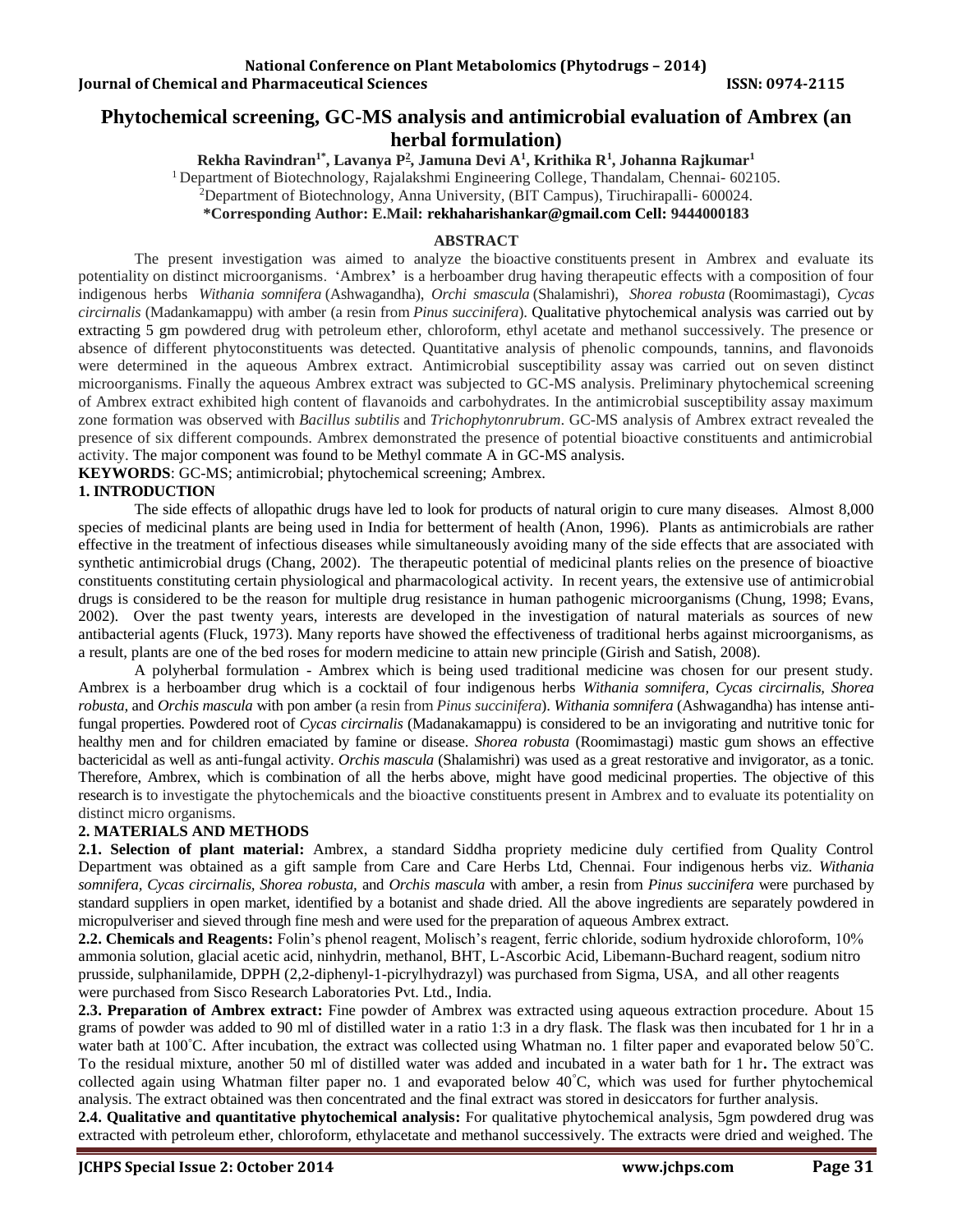### **National Conference on Plant Metabolomics (Phytodrugs – 2014) Iournal of Chemical and Pharmaceutical Sciences ISSN: 0974-2115**

presence or absence of different phytoconstituentsviz, triterpenoids, alkaloids, steroids, sugar, tannin, glycosides and flavonoids etc. were detected by usual prescribed methods (Linuma et al., 1994). The amount of Phenolic compounds (Mallika and Shyamala, 2004), tannins (McDonald et al., 2001), and Flavanoids (Mohanasundari et al., 2007) were determined in the aqueous Ambrex extract.

**2.5. Antimicrobial susceptibility assay:** Seven distinct micro-organisms, namely, *Escherichia coli, Serratiamarcescens, Staphylococcus aureus, Aeromonas hydrophila, Pseudomonas aeruginosa, Bacillus subtilis* and *Trichophyton rubrum* were sub-cultured overnight to obtain fresh cultures. Antibacterial activity of aqueous extract was determined by well diffusion method on Mueller-Hinton agar medium (Prashant et al., 2011)**.** Plates were inoculated with test pathogens and three wells were punched, for extract, positive control and negative control. Ciproflaxin was used for positive control. Dimethyl Sulphoxide (DMSO) was used as negative control. The plates were tightly wrapped and incubated for 24 hours. Zone of inhibition if any around the wells was measured in mm.

**2.6. GC- MS analysis:** The aqueous ambrex extract was filtered in ashless filter paper with sodium sulphate (2 g) and the extract was concentrated to 1 ml by bubbling nitrogen into the solution. The Clarus 500 GC used in the analysis employed a column packed with Elite-1[100% Dimethyl poly siloxane, 30nm X 0.25 nm ID X 1µm df] and the components were separated using helium  $(1 \text{ ml } / \text{ min})$  as carrier gas. The extract injected into the instrument was detected by the turbo mass gold mass detector. The injector temperature was set at 250°C (mass analyzer). The different parameters involved in the operation of Clarus 500 MS, were also standardized (Inlet line temperature:  $200^{\circ}$ C; Electron energy: 70eV; mass scan: (m/Z) 45-100). The relative percentage amount of each component was calculated by comparing its average peak area to the total areas. The aqueous extract components were identified by comparing their relative retention times and mass spectra with those of authentic sample (analytical standards from data base).

### **3. RESULTS**

**3.1. Qualitative and quantitative phytochemical analysis:** The Ambrex extract was obtained through aqueous extraction. Yield of the extract was  $0.246g/g$  of Ambrex powder. The preliminary phytochemical tests are performed to detect the presence of phytochemicals, if any. Ambrex, being a polyherbal drug, contains varied phytochemicals. From the tests it is seen that, aqueous extract of Ambrex exhibited high content of flavonoids and carbohydrates. Phenols, tannins, saponins, quinines, cardiac glycosides, terpenoids, coumarins, and steroids were present in small amounts; whereas glycosides, alkaloids, anthroquinones, phlobatannins, phytosteroids and triterpenoids were absent (Table 1).

| radic r. Quantative r hytoenemical Anarysis or Aqueous Annorex Extract |                                   |                  |  |  |
|------------------------------------------------------------------------|-----------------------------------|------------------|--|--|
| Phytochemicals                                                         | <b>Observation</b>                | <b>Inference</b> |  |  |
| Carbohydrates                                                          | Purple color.                     | $++$             |  |  |
| Tannins                                                                | Dark blue color initially.        | $^{+}$           |  |  |
| Saponins                                                               | Layer of foam was formed.         | $^{+}$           |  |  |
| Flavanoids                                                             | Yellow color.                     | $++$             |  |  |
| Alkaloids                                                              | No green/white color precipitate. |                  |  |  |
| <b>Ouinones</b>                                                        | Red color.                        | $+$              |  |  |
| Glycosides                                                             | No pink color formed.             |                  |  |  |
| Cardiac Glycosides                                                     | Brown ring at the surface.        | $^{+}$           |  |  |
| Terpenoids                                                             | Reddish-brown color at interface. | $^{+}$           |  |  |
| Triterpenoids                                                          | Absence of blue-green color.      |                  |  |  |
| Phenols                                                                | Bluish black color.               | $+$              |  |  |
| Coumarins                                                              | Yellow color.                     | $^{+}$           |  |  |
| <b>Steroids</b>                                                        | Brown ring.                       | $^{+}$           |  |  |
| Phytosteroids                                                          | Absence of bluish-brown ring.     |                  |  |  |
| Ninhydrin test                                                         | Mild blue color.                  | $+$              |  |  |
| Anthraquinone                                                          | Absence of pink color.            |                  |  |  |
| Phlobatannins                                                          | No red color precipitate.         |                  |  |  |
|                                                                        |                                   |                  |  |  |

## **Table 1**: **Qualitative Phytochemical Analysis of Aqueous Ambrex Extract**

#### **+ Low, ++ Moderate, — Absence**

It was evident from the test that the aqueous extract has good amount of phenolic compounds. Total phenolic content as determined in Ambrex extract was 129 µg gallic acid equivalent /g of dry weight of extract. Total tannin content of aqueous extract was found to be 16 µg tannic acid equivalent /g dry weight of extract. Since flavonoids are a class of secondary plant phenolics with powerful antioxidant properties, it would be valuable to determine the flavonoid contents of the aqueous extract under study. Total flavonoid content of aqueous extract was 149 µg quercitin equivalent /mg dry weight of extract (Fig. 1).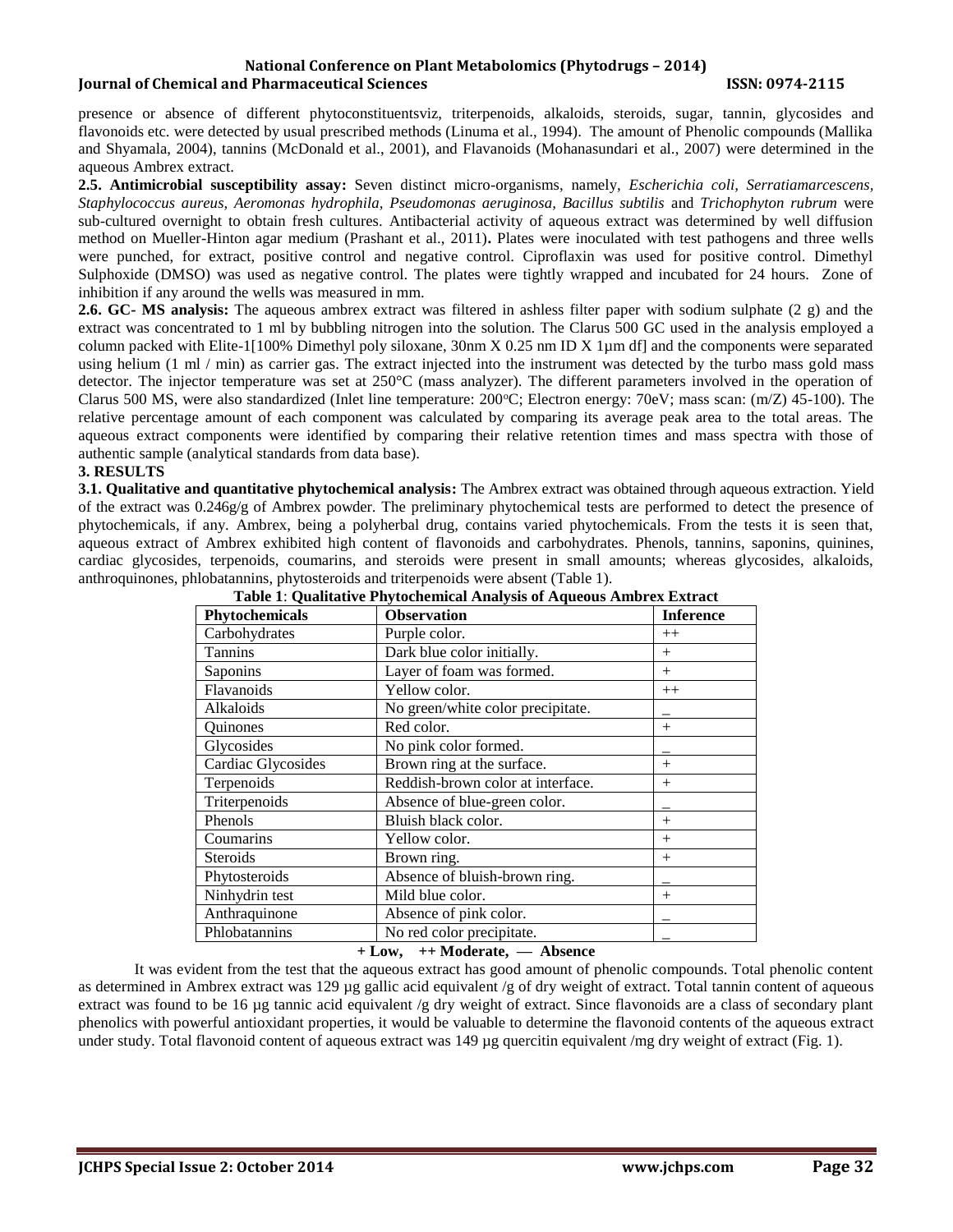

### **Figure 1: Quantitative Analysis Of Aqueous Ambrex Extract Values are mean ± SEM, n=3**

**3.2. Antimicrobial activity of Ambrex extract:** The antimicrobial activity of Ambrex was measured with seven distinct species. For 50mg/ml of the extract, all the species were considerably sensitive. Distinct, separate zone formation was observed and high amount of antimicrobial activity was observed when compared with positive control ciproflaxin. Negative control DMSO (Dimethyl sulfoxide) showed very meager zone formation. Maximum zone formation was observed with *Bacillus subtilis* and *Trichophyton rubrum* (Table 2).

| Table 2: Antimicrobial Activity Of The Aqueous Ambrex Extract |  |  |
|---------------------------------------------------------------|--|--|
|---------------------------------------------------------------|--|--|

| Organism                  | Extract (mm) (Conc-<br>$50$ mg/ml $)$ | <b>Positive control</b><br>$(\mathbf{mm})$ | <b>Negative control</b><br>(mm) |
|---------------------------|---------------------------------------|--------------------------------------------|---------------------------------|
| Pseudomonas aeruginosa    | 20                                    | 32                                         |                                 |
| Aeromonashydrophila       | 19                                    | 40                                         |                                 |
| Escherichia coli          | 19                                    | 38                                         |                                 |
| Staphylococcus aureus     | 17                                    | 36                                         |                                 |
| <b>Serratiamarcescens</b> | 20                                    | 37                                         |                                 |
| Bacillus subtilis         | 21                                    | 38                                         |                                 |
| Trichophytonrubrum        | 21                                    | 45                                         |                                 |

**3.3. GC-MS analysis:** The aqueous extract of Ambrex was further studied by GC-MS. GC-MS analysis of Ambrex extract revealed the presence of six different compounds namely Undecane; 1-Octanol, 3,7-dimethyl ester; Hexadecanoic acid, Methyl ester; Octadecanoic acid, Methyl ester; Oxirane, 2,2-dimethyl-3-[3,7-dimethyl-9-(phenylthio)-3,7-nonadienyl]; Methyl commate A. Retention times and relative percentage of the compounds present in aqueous extract were recorded in (Fig. 2). Among the identified compounds Methyl Commate A was present in an appreciable amount.



**Figure 2: GC-MS analysis of aqueous Ambrex extract revealed the presence of six different compounds.** Among the identified compounds, Methyl commate A was present in an appreciable amount.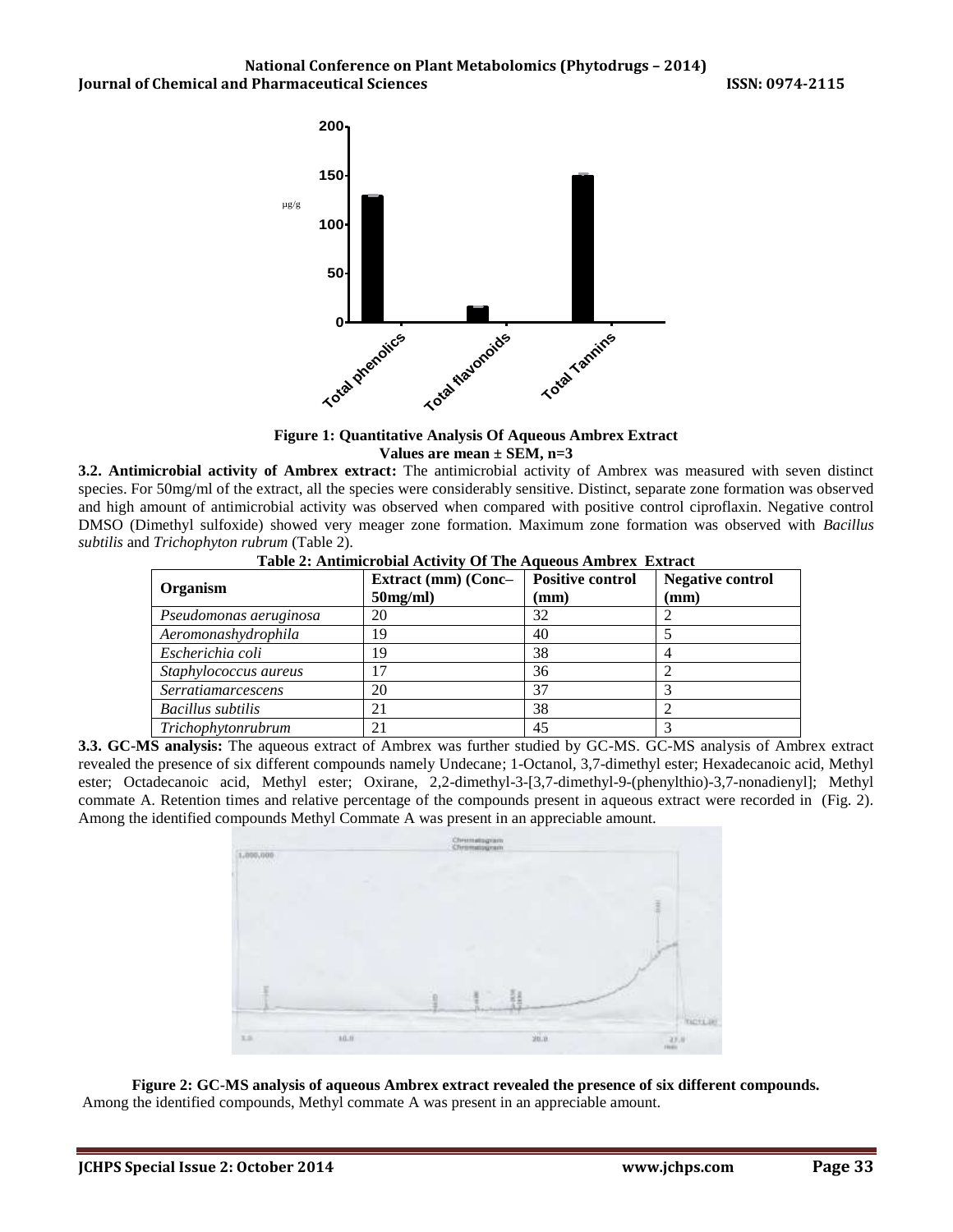| Peak | <b>Retention time</b> | Area   | Area % Name                                       |
|------|-----------------------|--------|---------------------------------------------------|
|      | 5.952                 | 128975 | 13.04 Undecane                                    |
|      | 14.523                | 9500   | $0.96$ 1 - Octanol, 3, 7 - dimethyl ester         |
|      | 16.681                | 115972 | 11.73 Hexadecanoic acid, methyl ester             |
|      | 18.591                | 93937  | 9.50 octadecanoic acid, methyl ester              |
|      | 18.941                | 47546  | 4.81 Oxirane $2,2$ – dimethyl – 3-(3,7 – dimethyl |
|      |                       |        | -9-(phenylthio)-3,7- nonadienyl)                  |
|      | 26.011                | 592776 | 59.95 Methyl commate                              |

**Table 3: Peak report of Total ion chromatogram**

## **4. DISCUSSION**

Ambrex is found to be nontoxic to the vital organs under the experimental conditions in rats. Ambrex exhibited no hepato, renal and nervous toxicities with the therapeutic dosage under experimental conditions in rats. It appears to be a safe compound. Preliminary studies with ambrex show that it exhibits a variety of beneficial effects with little or no associated toxicity (Johanna R, 2014).

 In phytochemical screening, aqueous extract of Ambrex was found to contain saponins, tannins, quinones, terpenoids, phenols, coumarins, steroids, glycosides and flavanoids. The antimicrobial study by agar well diffusion method showed that the plant has an antimicrobial activity comparable to that of commercial antibiotic ciproflaxin. *Staphylococcus aureus* was found to be comparatively less resistance to antibacterial activity. This may be due to the fact that *Staphylococcus aureus*has intrinsic resistance from a restrictive outer membrane barrier and transenvelope multidrug resistance pumps (MDRs). All others microorganisms was found to be more resistant to Ambrex extract (Rastogi and Mehrotra, 2002).

 The antimicrobial property was claimed to be conferred by phytochemicals present in the plant. Tannins have been reported to prevent the development of microorganisms by precipitating microbial protein and making nutritional proteins unavailable for them (Raveendra, 2007). The growth of many fungi, yeasts, bacteria and viruses was inhibited by tannins (Sadipo, 1991). Flavonoids displayed a remarkable array of biochemical and pharmacological actions viz. anti-inflammatory, antioxidant, antiallergic, hepatoprotective, antithrombotic, antiviral and anticarcinogenic activities. Flavonoides are also shown to inhibit microbes which are resistant to antibiotics (Samy and Ignacimuthu, 2000). Saponins are a special class of glycosides which have soapy characteristics (Schanderl, 1970). It has also been shown that saponins are active antifungal agents (Raveendra, 2007). Natural quinones exhibited a biological or pharmacological activity, and some of them showed antitumoral activity. It possessed a number of biological properties, including some claims in herbal medicine. The applications include purgative, anti-micro-bacterial, anti-tumor, inhibition of [PGE2](http://en.wikipedia.org/wiki/PGE2) (prostaglandin E2) biosynthesis and anti-cardiovascular disease. Plant terpenoids played a role in traditional herbal remedies and are under investigation for antibacterial, antineoplastic, and other pharmaceutical functions. The steroids and sterols in animals are biologically produced from terpenoid precursors. Sometimes terpenoids are added to proteins to enhance their attachment to the cell membrane; this is known as isoprenylation. Phenolic compounds like phenolic acids, phenols, flavonoids, phenyl proponoids, phenolic quinines acted as antiseptic and anti-inflammatory.

 The aqueous extract of Ambrex was analysed using GC-MS. The major component was found to be Methyl commate A. Further pure compound isolation of the extract can be performed. Methyl commate A can be studied in advance for its pharmacological activity and may be used for drug discovery.

 An important characteristic of plant extracts and their components is their hydrophobicity, which enables them to partition the lipids of the bacterial cell membrane and mitochondria, disturbing the cell structures and rendering them more permeable. Extensive leakage from bacterial cells or the exit of critical molecules and ions will lead to death (Vasantha et al., 2012). The results of the present investigation is successful in identifying the antibacterial activity and bioactive component of Ambrex, which will help in further finding the nature of the bioactive principle and its solubility, isolation and characterization of the active principle responsible for the activity.

## **REFERENCES**

Anon, Pharmacopiea of India. Govt. of India, New Delhi, Ministry of Health and Family Welfare. 1996.

Chang C, Yang M, Wen H, Chern J, Estimation of total flavonoid content in propolis by two complementary colorimetric methods. J. Food Drug Analysis, 10, 2002, 178-182.

Chung KT, Wong TY, Wei CI, Huang YW, Lin Y, Tannins and human health: A review. Crit. Rev. Food Science and Nutrition, 38, 1998, 421-464.

Evans CE, Banso A, Samuel OA, Efficacy of some nupe medicinal plants against Salmonella typhi: an in vitro study. J. Ethnopharmacol, 80, 2002, 21-24.

Fluck H, Medicinal plants and their uses. W. Feulshom and comp. Ltd. New York, 1973, 7-15.

Girish HV, Satish S, Antibacterial Activity of Important Medicinal Plants on Human Pathogenic Bacteria-a Comparative Analysis. World Applied Sciences Journal, 5, 2008, 267-271.

Linuma M, Tsuchiya H, Sato, Yokoyama J, Ohyama M, Ohkawa Y, Tanaka T, Fujiwara S, Fujii T, Flavanones with potent antibacterial activity against methicillin-resistant *Staphylococcus aureus*. J. Pharmacol, 46, 1994, 892-895.